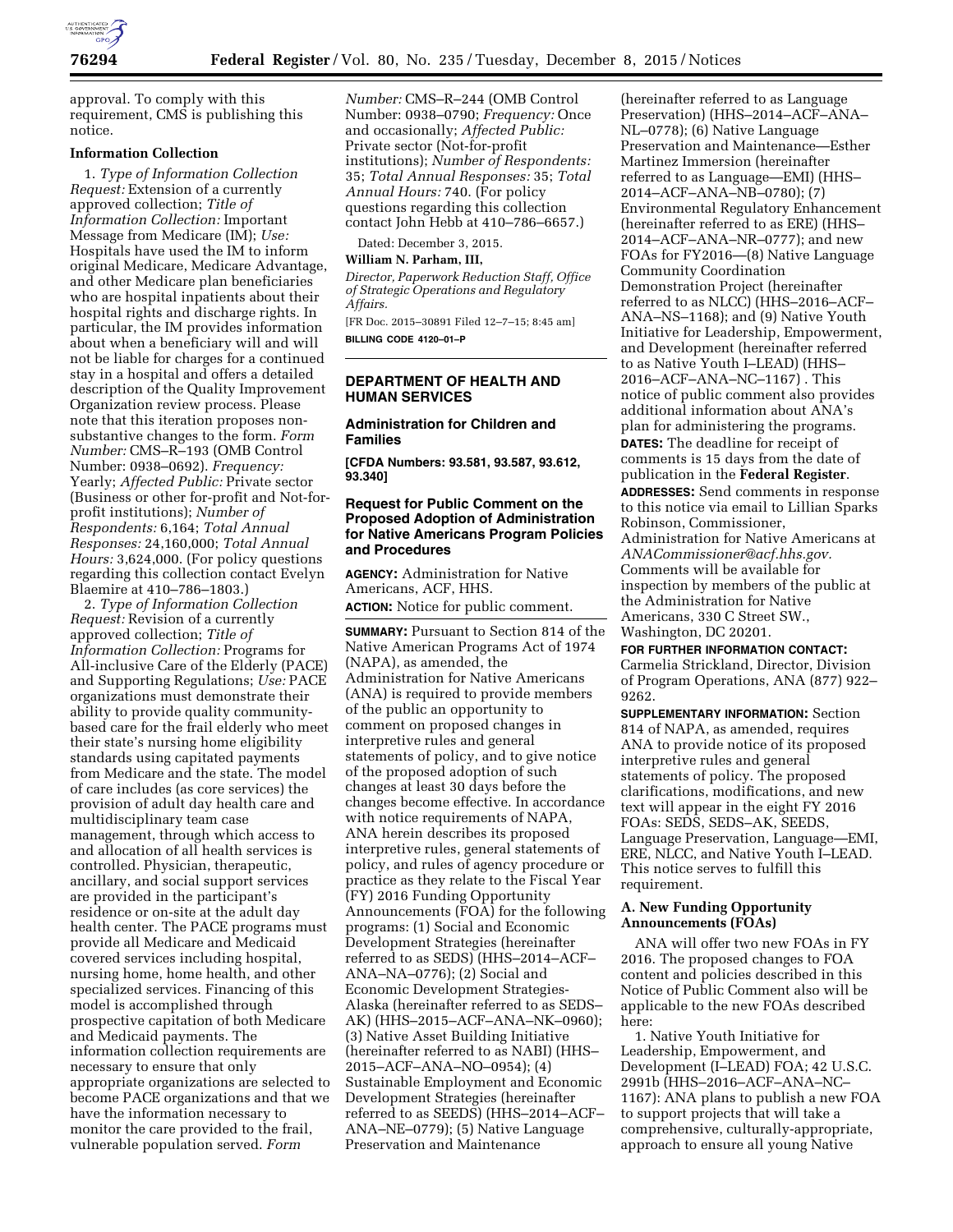people can thrive and reach their full potential by fostering Native youth resilience, capacity building, and leadership. The program will be known as Native Youth Initiative for Leadership, Empowerment, and Development (I–LEAD).

While youth development projects are also eligible for funding under ANA's SEDS FOA, Native Youth I–LEAD will specifically focus on implementation of community programs that promote Native youth resiliency and foster protective factors such as connections with Native languages and Elders, positive peer groups, culturallyresponsive parenting resources, models of safe sanctuary, and reconnection with traditional healing. Projects will also promote Native youth leadership development through the establishment of local models to instill confidence in Native youth of their value and potential, preparation of older youth to be role models for younger peers, and activities that foster leadership and skills-building. In addition, it is required that Native youth will be actively involved during the planning and implementation phases of the projects to ensure that they are responsive to the needs of Native youth in the communities to be served and to ensure that youth remain engaged throughout the project period. Awards made under this FOA will be cooperative agreements since ANA anticipates substantial programmatic involvement with the recipient during performance of financially-assisted activities that will include specialized and directed technical assistance and support across the cohort of recipients.

ANA's Administrative Policies that prevent recipients from having concurrent or successive grants with the same CFDA Number, 93.612, will not apply to recipients under the Native Youth I–LEAD FOA.

2. Native Language Community Coordination Demonstration Project FOA; (HHS–2016–ACF–ANA–NS– 1168): ANA plans to publish a new FOA whose purpose is to build upon the successes of ANA's short-term, projectbased Native Language funding. This initiative is intended as a place-based demonstration that will address gaps in community coordination across the Native language educational continuum. An essential aspect of this initiative is community capacity-building focused on the role and influence of Native language on Native students' academic success, school attendance, and career readiness. Projects funded under this initiative will ensure high-quality Native language instruction from early childhood through college and/or

career. Projects also will be required to provide appropriate and culturallyresponsive curricula, Native language teacher professional development, and additional services and supports that are aligned, implemented, and evaluated to create a seamless path for Native language acquisition across generations for educational and economic success. Awards made under this FOA will be cooperative agreements since ANA anticipates substantial programmatic involvement with the recipient during performance of financially-assisted activities that will include specialized and directed technical assistance and support across the cohort of recipients.

This FOA will be published under ANA's Community Research, Demonstration and Pilot Projects CFDA Number, 93.340. Under the NAPA 42 U.S.C. 2991d, the Commissioner has authority to provide financial assistance conducted to public or private agencies for research, demonstration, or pilot projects which are designed to test or assist in the development of new approaches or methods that will aid in overcoming special problems.

For some time, ANA has heard during tribal consultations and language summits that it is difficult to coordinate stand-alone language programs into the broader educational system. Also, tribal, public, charter, private schools, and colleges and universities that use primarily Native American languages to deliver education report that students from schools, which have been successful in coordinating language programs, have high school graduation rates and college attendance rates above the norm for their peers. This initiative will address gaps in community coordination; bring together key drivers of program effectiveness; test the efficacy of distinctive Native teaching materials, methods, and activities; and, contribute to the evidence base of Native language student outcomes.

Since this program will use the CFDA Number 93.340, ANA's Administrative Policy that prevents applicants from having concurrent grants under the same CFDA Number is not applicable to Native Language Community Coordination Demonstration Project FOA (HHS–2016–ACF–ANA–NS–1168).

### **a. New Administrative Policy for Native Language Community Coordination Demonstration Project**

Applicants for funding under this demonstration project must be able to identify existing Native language instruction programs or partnerships that are in place and will be developed or expanded during the project's implementation. Since one purpose of

the demonstration project is to facilitate the coordination of Native language instruction and services among early childhood development, elementary, middle-school, high school, and higher education partners, we require thirdparty agreements from each of the identified partners describing or demonstrating their commitment to the 5-year project and to verify their role in its implementation. The third-party agreements should be included with the applicant's submission to ANA. Without ANA's receipt of such signed and dated letters from authorized officials of the project's organizational participants prior to the start of the award of grant funds, the applicant's project cannot be approved.

# **B. Changes to Previously-Published FOAs**

1. Native Language Preservation and Maintenance FOA; 42 U.S.C. 2991b– 3(a):

(a) In *Executive Summary* and *Section I. Program Description,* ANA intends to:

i. Modify the Description and program areas of interest for the Language Preservation FOA to promote the ability to use Language Preservation funding for a broad array of native-language related projects, including the establishment of a language program, or the improvement of an existing program. Program Areas of Interest will be modified to include the development of tools and interactive media to teach Native American language, per NAPA § 803C.

(b) In *Section I, Program Description,*  will include additional language to further distinguish Preservation and Maintenance projects from the types of projects and immersion activities that are specific to the Esther Martinez Immersion (EMI) FOA.

2. Language Preservation and Language-EMI FOAs; 42 U.S.C. 2991b– 3(a) and (b)(7):

(a) In *Section I. Program Description*  and *Appendix,* will remove Language Restoration Projects from the areas of interest and definitions. Current language specifies that Projects funded under the EMI FOA referenced Native American Language Nests, Native American Language Survival Schools, and Native American Language Restoration programs authorized under the Esther Martinez Native American Languages Preservation Act (Pub. L. 109–394), 42 U.S.C. 2991(b)(7).

(b) This change is intended to clarify the focus of the EMI FOA on immersion as the method of instruction for preschool and school-aged children. Language Restoration programs will continue to be funded by ANA under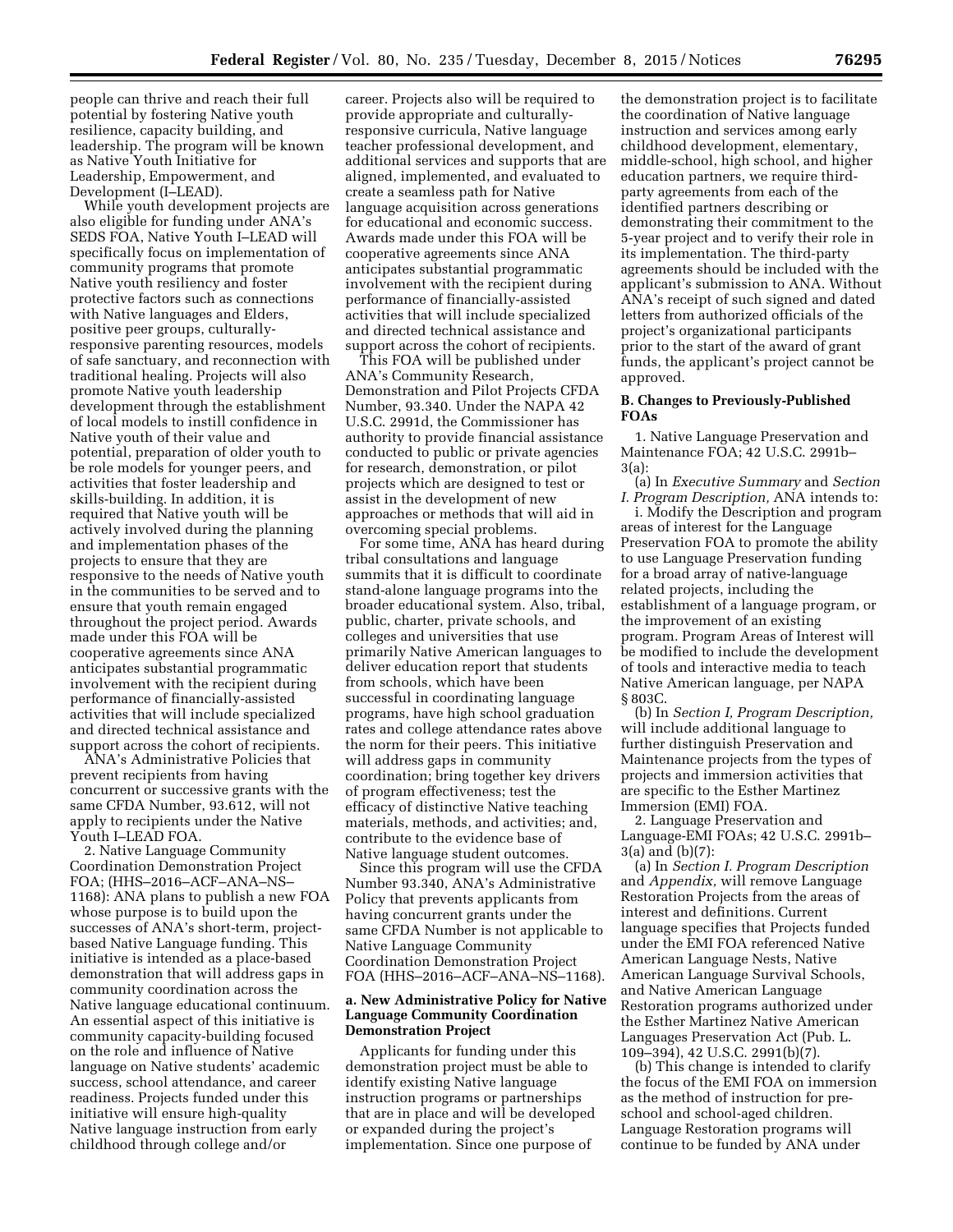the Native Language Preservation and Maintenance FOA.

(c) In *Section IV.2. The Project Description,* in accordance with requirements under the NAPA at 42 U.S.C. 2992B–3, ANA plans to add the requirement for a Program Performance Evaluation Plan to the FY 2016 Preservation and Maintenance and EMI FOAs:

Applicants must describe the plan for the program performance evaluation that will contribute to continuous quality improvement. The program performance evaluation should monitor ongoing processes and the progress towards the goals and objectives of the project. Include descriptions of the inputs (*e.g.,* organizational profile, collaborative partners, key staff, budget, and other resources), key processes, and expected outcomes of the funded activities. The plan may be supported by a logic model and must explain how the inputs, processes and outcomes will be measured, and how the resulting information will be used to inform improvement of funded activities.

Applicants must describe the systems and processes that will support the organization's performance management requirements through effective tracking of performance outcomes, including a description of how the organization will collect and manage data (*e.g.* assigned skilled staff, data management software) in a way that allows for accurate and timely reporting of performance outcomes. Applicants must describe any potential obstacles for implementing the program performance evaluation and how those obstacles will be addressed.

(d) In *Section IV.2. The Project Description, Expected Outcomes*  (formerly ''Outcomes Expected''), ANA intends to revise the current requirement to provide ''means of measurement'' for the impact indicator for language projects, to ''means of measurement/assessment''. Many language projects use assessment tools and ratings as a form of measurement for language proficiency. Therefore, this wording change allows for the use of an assessment tool as an impact indicator.

(e) Use of Federal Application Submission Tool (FAST): ANA's previously announced intention to pilot the Funding Application Submission Tool (F.A.S.T.) form for the Language Preservation and Maintenance FOA is on hold. This announcement was published in the **Federal Register** on October 16, 2015 (80 FR 62536–37). For technical reasons, ANA no longer intends to pilot the F.A.S.T. for any of the 2016 FOAs.

3. SEDS and SEEDS FOAs; 42 U.S.C. 2991b:

(a) In *Section I. Program Description,*  in order to clearly differentiate between ANA's SEDS FOA and the more targeted SEEDS FOA, ANA will clarify its description of the SEEDS initiative to reflect that SEEDS is designed for new job creation and business development in targeted industries or markets while also allowing for the development of skills, credentials, and experiences that will lead to attainment of new or existing jobs that increase the earned income for the project participants by mid-point of the project period. Training must be directed towards a specific industry. In addition, the recipient will be directly responsible for achieving both of the ANA-required outcomes expected and may not act as a pass-through.

(b) In *Section I. Program Description,*  Professional Development will be revised to Preparation for Work under the program area of interest for SEEDS to include activities that promote shortand long-term job creation by supporting targeted training of individuals to develop new technical skills, secure new credentials, and gain experience that will lead to jobs created and increased earned income.

(c) In *Section II. Federal Award Information, Additional Information on Awards,* ANA will no longer use funding levels to distinguish award amounts in the SEEDS and SEDS FOAs. Funding Level I was set for projects with requests of \$149,999 and under in SEDS and \$199,999 and under in SEEDS, to allow competition among projects of similar scale. Projects with funding request of \$150,000 and over in SEDS and \$200,000 and over in SEEDS were designated as Funding Level II. ANA has not identified a notable difference in the average budget request within funding range as a result of the funding level designation, and therefore will discontinue the use of funding levels.

Instead, ANA encourages applicants to request the level of funding that best meets the needs of the proposed project without exceeding the stated Award Ceiling amount by budget period.

(d) The Award Ceiling for the SEEDS FOA will be reduced from \$500,000 to \$400,000; however, the project period will remain up to 60 months with five 12-month budget periods. The lower funding ceiling will allow ANA to fund additional projects under this competition. (The Award Ceiling level for awards under the SEDS FOA will remain at \$400,000 as well as the same options for project periods as that offered in the FY 2015 FOA.)

4. Native Asset Building Initiative FOA; 42 U.S.C. 2991b:

ANA will discontinue the competition for the Native Asset Building Initiative. The two grants resulting from the partnership between the ANA and the Office of Community Services (OCS) will no longer be available as a single application submission. Asset building projects will be eligible for funding under the annual SEDS FOA. In addition, eligible applicants can participate directly in the OCS's Assets for Independence (AFI) Program. Interested applicants may access the OCS–AFI FOA at *[http://](http://www.acf.hhs.gov/grants/open/foa/index.cfm?switch=foa&fon=HHS-2015-ACF-OCS-EI-1005) [www.acf.hhs.gov/grants/open/foa/](http://www.acf.hhs.gov/grants/open/foa/index.cfm?switch=foa&fon=HHS-2015-ACF-OCS-EI-1005) [index.cfm?switch=foa&fon=HHS-2015-](http://www.acf.hhs.gov/grants/open/foa/index.cfm?switch=foa&fon=HHS-2015-ACF-OCS-EI-1005) [ACF-OCS-EI-1005.](http://www.acf.hhs.gov/grants/open/foa/index.cfm?switch=foa&fon=HHS-2015-ACF-OCS-EI-1005)* 

#### **C. Changes to Administrative Policies for All FOAs (FOA Section I.)**

1. The following administrative policy will be added to FY 2016 FOAs; 5 U.S.C. 301:

Compliance with Background Checks and Applicable Child Safety Laws:

''All recipients are expected to comply with applicable federal, tribal, or state law with respect to criminal history record checks and clearance through child abuse and neglect and sex offender registries.''

This new administrative policy will be added to all of our FOAs to ensure that staff hired to implement ANAfunded projects which involve children are fully-vetted with background checks and other applicable laws within the local jurisdiction in which the project operates to help ensure the safety and reduce the risk to participating youth.

## **D. Changes to Evaluation Criteria for All FOAs (FOA Section V.1. Criteria); 45 CFR 75.204**

1. Changes to Evaluation Criteria Maximum Point Values: In all FY 2016 FOAs, ANA proposes to adjust the maximum point values of evaluation criteria to prioritize the elements that are important to project monitoring and project success. ANA intends to add five points to the value for the Approach Criterion for a maximum point value of 35. The point value for the Objective Work Plan (OWP) criterion will be reduced will be reduced by five points for a maximum point value of 20 points. ANA proposes to use the following maximum point values for criteria in all FY 2016 FOAs:

| Evaluation criteria | Maximum<br>point values |
|---------------------|-------------------------|
|                     |                         |